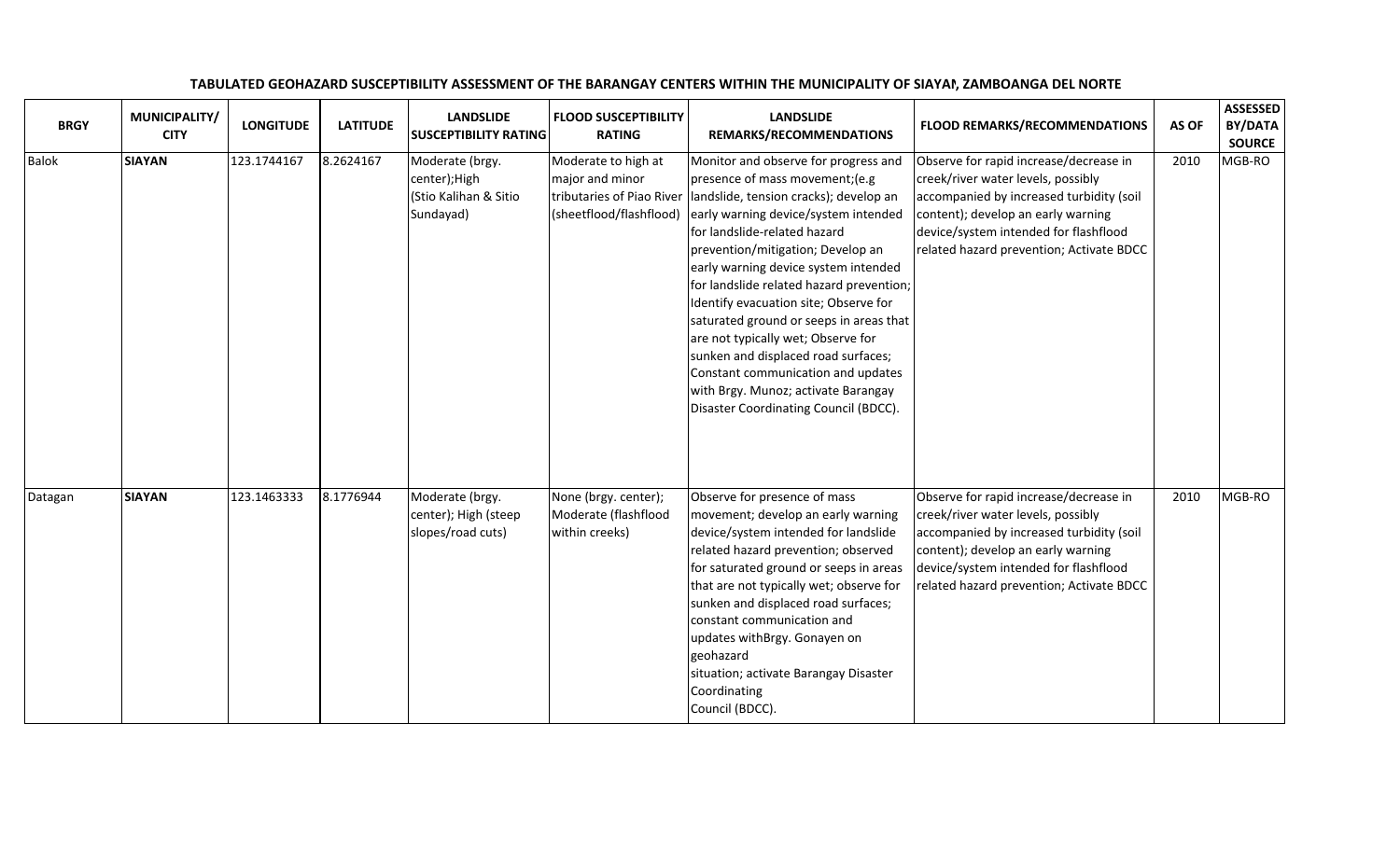| Denoyan | <b>SIAYAN</b> | 123.0650833 | 8.2639722 | Low (brgy.<br>center);Moderate to<br>high (sloping areas to<br>the southsoutheast and<br>eastnortheast of the<br>center)<br>High (areas within Sitios<br>Ma-nga, Bulaktagbing,<br>Lupot) | high<br>(sheetflood/flashflood) | Monitor and observe for progress and<br>presence of mass movement along<br>slopes; develop an early warning<br>device/system intended for<br>landsliderelated hazard<br>prevention/mitigation; Identify<br>evacuation site; Observe for saturated<br>ground or seeps in areas that are not<br>typically wet; Observe for sunken and<br>displaced road surfaces; constant<br>communication and updates with Brgy.<br>Poblacion; activate Barangay Disaster<br><b>Coordinating Council</b><br>(BDCC). | The area is within the<br>floodplain of the tributary<br>of Piao River; Observe for rapid<br>increase/decrease in creek/river water<br>levels, possibly accompanied by<br>increase turbidity (soil content); );<br>Develop an early warning system<br>intended flood-related hazard<br>prevention; Constant communication<br>with Brgy. Poblacion; activate BDCC.                                                                                                                                                                                                                                                                                                                                                                               | 2010 | MGB-RO |
|---------|---------------|-------------|-----------|------------------------------------------------------------------------------------------------------------------------------------------------------------------------------------------|---------------------------------|-----------------------------------------------------------------------------------------------------------------------------------------------------------------------------------------------------------------------------------------------------------------------------------------------------------------------------------------------------------------------------------------------------------------------------------------------------------------------------------------------------|-------------------------------------------------------------------------------------------------------------------------------------------------------------------------------------------------------------------------------------------------------------------------------------------------------------------------------------------------------------------------------------------------------------------------------------------------------------------------------------------------------------------------------------------------------------------------------------------------------------------------------------------------------------------------------------------------------------------------------------------------|------|--------|
| Diongan | <b>SIAYAN</b> | 123.1287778 | 8.1606944 | Low (brgy.<br>center);Moderate<br>(road cut and sloping<br>ground leading to<br>Diongan<br>High school)                                                                                  | Moderate to high                | Observe for presence of mass<br>movement; constant communication<br>and updates with barangay Datagan on<br>geohazard situation; activate Barangay<br>Disaster Coordinating Council (BDCC).                                                                                                                                                                                                                                                                                                         | High<br>(flashflood along Guibo-Diongan River)<br>High *channel scouring near the<br>barangay center is evident*; Observe for<br>rapid increase/decrease in creek/river<br>water levels, possibly accompanied by<br>increased turbidity (soil content); develop<br>an early warning device/system intended<br>for flashflood related hazard prevention;<br>Identify evacuation site; constant<br>communication with Brgy. Guibo on the<br>rainfall condition within their area since<br>the volume of the floodwater will flow<br>toward their<br>barangay center; construct hanging<br>bridge across the segment of Sindangan<br>and Guibo-Diongan River; Constant<br>communication with Brgy.Datagan on<br>geohazard situation; activate BDCC | 2010 | MGB-RO |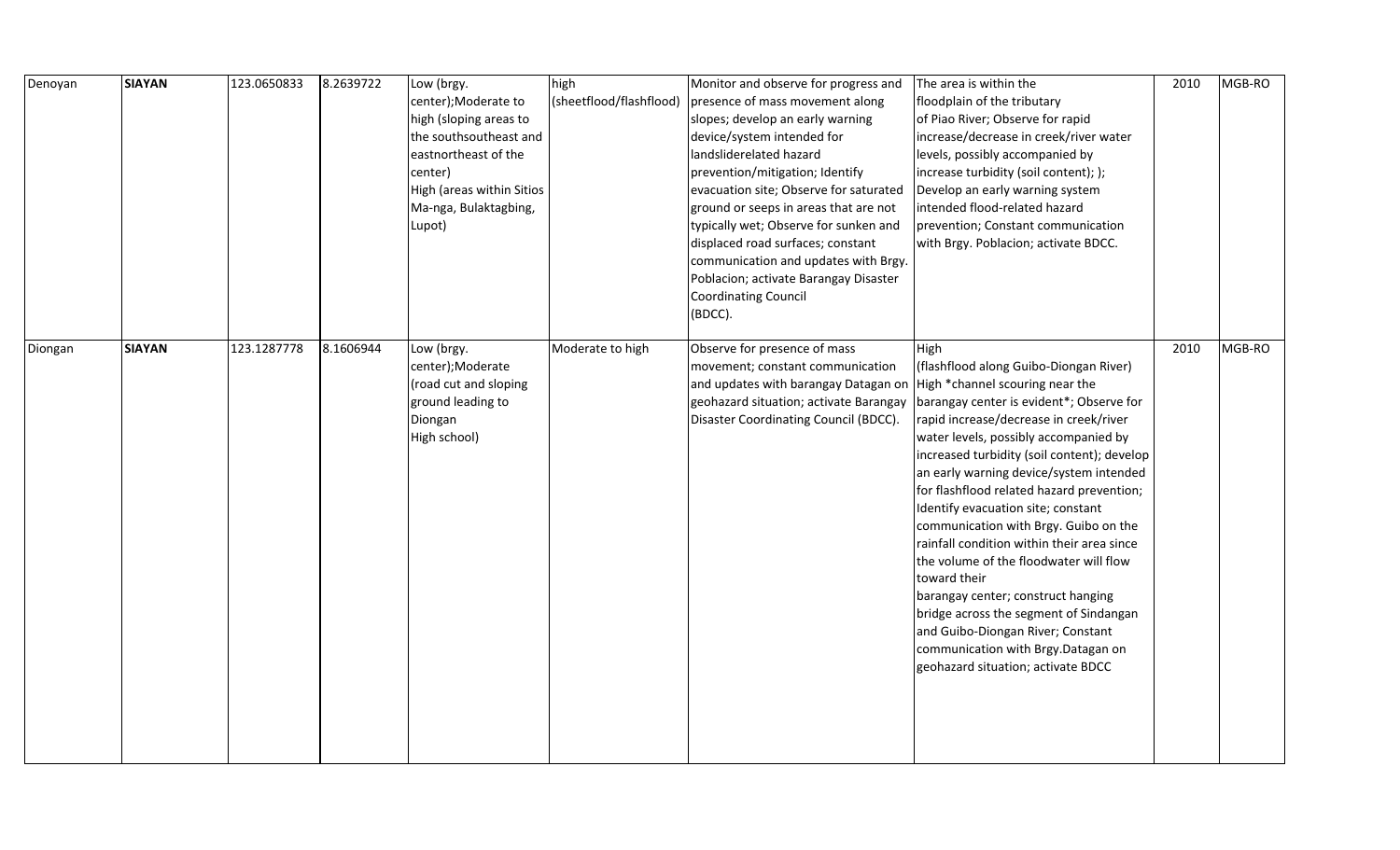| Domogok         | <b>SIAYAN</b> | 123.1573333 | 8.2794722 | Moderate | None (brgy.<br>center);Moderate to<br>high along<br>tributary of Piao River<br>(flashflood and<br>sheetflood)  | Monitor and observe for progress and<br>presence of mass movement; Observe<br>for presence of mass movements (e.g<br>landslide, tension cracks); develop an<br>early warning device/system intended<br>for landslide-related hazard<br>prevention/mitigation; Constant<br>communication and updates with Brgy.<br>Balok; activate Barangay Disaster<br>Coordinating<br>Council (BDCC).                                                                                                           | Observe for rapid increase/decrease in<br>creek/river water levels, possibly<br>accompanied by increase turbidity (soil<br>content) and avoid passing the tributary<br>during heavy rains; Develop an early<br>warning system intended<br>flashflood/sheetflood-related hazard<br>prevention; place warning signage along<br>riverbank; Activate BDCC. | 2010 | MGB-RO |
|-----------------|---------------|-------------|-----------|----------|----------------------------------------------------------------------------------------------------------------|--------------------------------------------------------------------------------------------------------------------------------------------------------------------------------------------------------------------------------------------------------------------------------------------------------------------------------------------------------------------------------------------------------------------------------------------------------------------------------------------------|--------------------------------------------------------------------------------------------------------------------------------------------------------------------------------------------------------------------------------------------------------------------------------------------------------------------------------------------------------|------|--------|
| <b>Dumpilas</b> | <b>SIAYAN</b> | 123.1082500 | 8.2259444 | Moderate | none (brgy. center);<br>Moderate to high<br>(creeks/tributaries of<br>Sindangan River across<br>barangay road) | Observe for presence of mass<br>movement (e.g<br>landslide, tension cracks); develop an<br>early<br>warning device/system intended for<br>landsliderelated hazard<br>prevention/mitigation; Identify<br>evacuation site; Observe for saturated<br>ground or seeps in areas that are not<br>typically wet; Observe for sunken and<br>displaced road surfaces; constant<br>communication and updates with Brgy.<br>Poblacion; activate Barangay Disaster<br><b>Coordinating Council</b><br>(BDCC). | Observe for rapid increase/decrease in<br>creek/river water levels, possibly<br>accompanied by increase turbidity (soil<br>content) and avoid passing the tributary<br>during heavy rains; Develop an early<br>warning system intended<br>flashflood/sheetflood-related hazard<br>prevention; place warning signage along<br>riverbank; Activate BDCC  | 2010 | MGB-RO |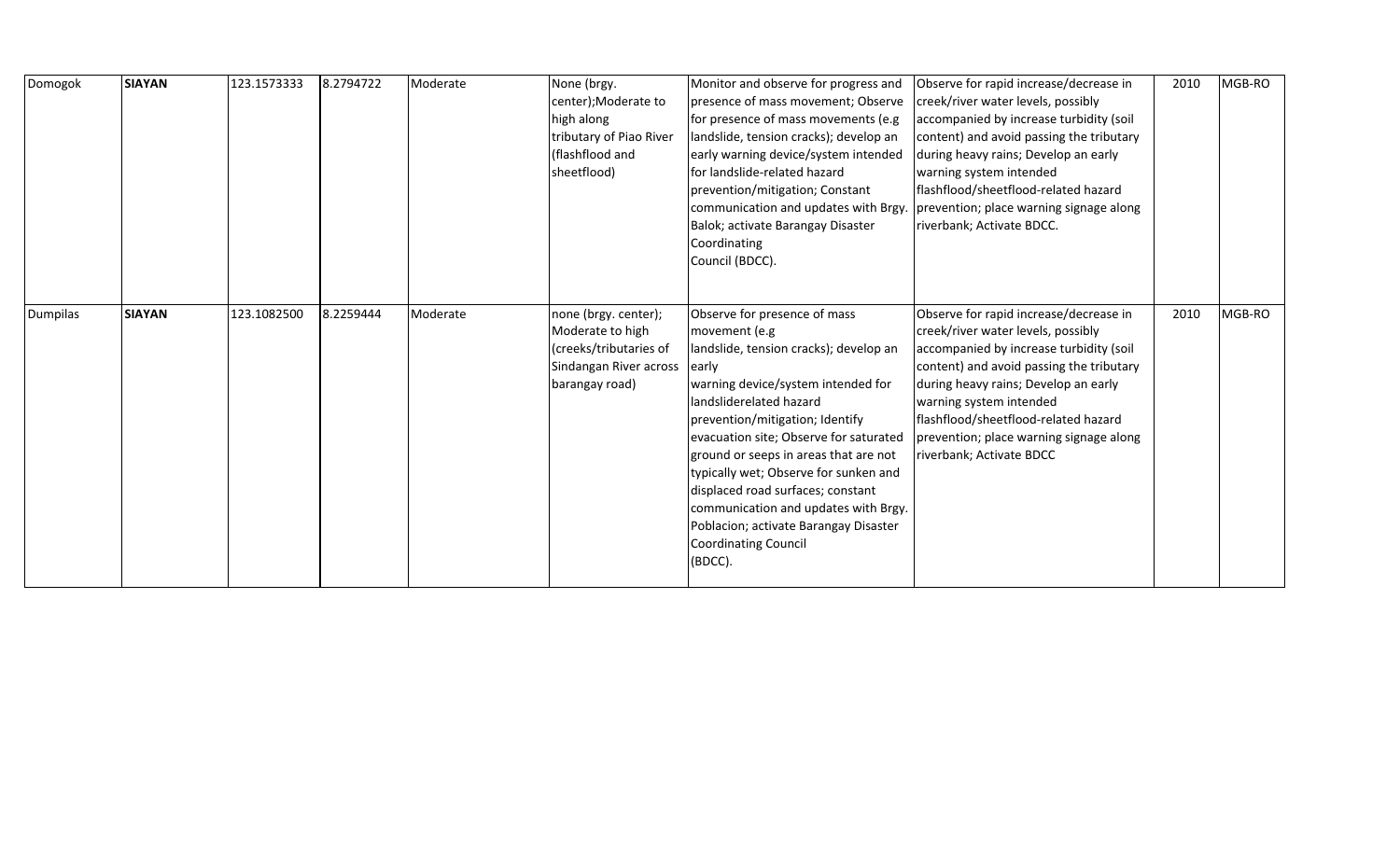| Gonayen | <b>SIAYAN</b> | 123.1481389 | 8.2010833 | Moderate (brgy.<br>center);High ( creek<br>channel, road cuts<br>and steep slopes)                                      | None                                                                              | Observe for presence of mass<br>movement; develop an early warning<br>device/system intended for landslide<br>related hazard prevention; Observed<br>for saturated ground or seeps in areas<br>that are not typically wet; observe for<br>sunken and displaced road surfaces;<br>constant communication and updates<br>with Brgy. Gunyan on geohazard<br>situation; activate Barangay Disaster<br>Coordinating<br>Council (BDCC).                                                                                                             |                                                                                                                                                                                                                                                                                                                                                                                                                                                                              | 2010 | MGB-RO |
|---------|---------------|-------------|-----------|-------------------------------------------------------------------------------------------------------------------------|-----------------------------------------------------------------------------------|-----------------------------------------------------------------------------------------------------------------------------------------------------------------------------------------------------------------------------------------------------------------------------------------------------------------------------------------------------------------------------------------------------------------------------------------------------------------------------------------------------------------------------------------------|------------------------------------------------------------------------------------------------------------------------------------------------------------------------------------------------------------------------------------------------------------------------------------------------------------------------------------------------------------------------------------------------------------------------------------------------------------------------------|------|--------|
| Guibo   | <b>SIAYAN</b> | 123.0924722 | 8.1250556 | Moderate to high<br>(brgy.center); High<br>(road cut going to the<br>barangay proper; steep<br>slopes; and valley side; | None (brgy.<br>center); High<br>(flashflood along creeks<br>across barangay road) | Monitor progress of mass movement<br>(e.g.<br>landslides, tension cracks); Observe for<br>presence of mass movement; develop<br>an early warning device/system<br>intended for landslide related hazard<br>prevention; observed for saturated<br>ground or seeps in areas that are not<br>typically wet; observe for sunken and<br>displaced road surfaces; identify<br>evacuation site; constant<br>communication and updates with Brgy.<br>Datagan on geohazard situation;<br>activate Barangay Disaster<br>Coordinating<br>Council (BDCC). | Observe for rapid increase/decrease in<br>creek/river water levels, possibly<br>accompanied by increased turbidity (soil<br>content); develop an early warning<br>device/system intended for flashflood<br>related hazard prevention; Identify<br>alternate route/access road for the<br>residents during rainy season or heavy,<br>incessant rain since the available<br>road to the barangay passes several<br>segments of creeks and major river;<br><b>Activate BDCC</b> | 2010 | MGB-RO |
| Gunyan  | <b>SIAYAN</b> | 123.1681667 | 8.2010556 | None to low (brgy.<br>proper);moderate<br>creek channel, road<br>cuts<br>and steep slopes;<br>quarry<br>area)           | None (brgy.<br>center); moderate<br>(flashflood along creek)                      | Monitor and observe for presence of<br>mass<br>movement; constant communication<br>and updates with Brgy. Muñoz on<br>geohazard situation; activate Barangay<br>Disaster Coordinating Council (BDCC).                                                                                                                                                                                                                                                                                                                                         | Observe for rapid increase/decrease in<br>creek/river water levels, possibly<br>accompanied by<br>increased turbidity (soil content);                                                                                                                                                                                                                                                                                                                                        | 2010 | MGB-RO |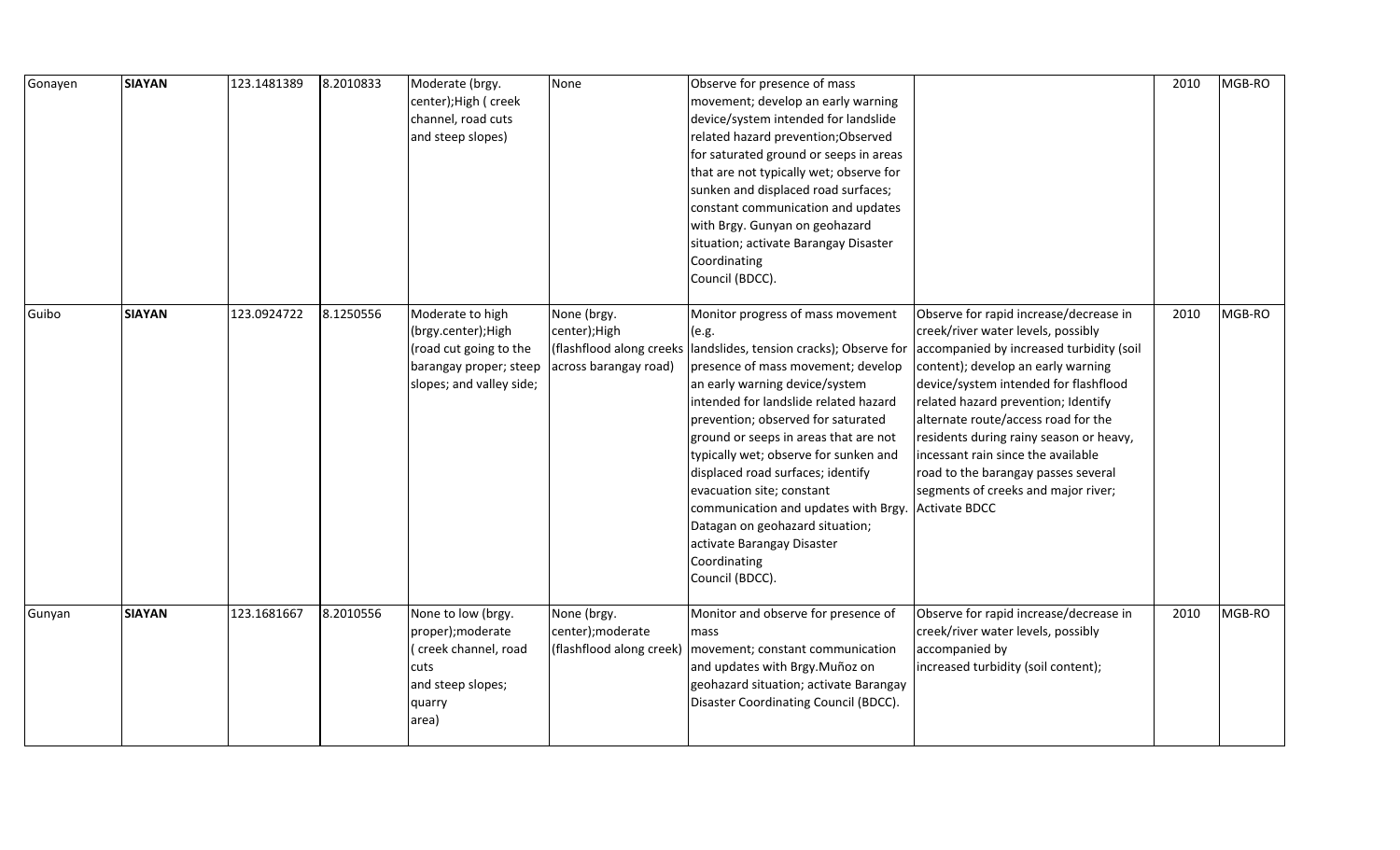| Litolet  | <b>SIAYAN</b> | 123.1690278 | 8.2285000 | low (brgy.<br>center); Moderate to<br>High (road cuts/sloping<br>ground);                          | Low (brgy.center);<br>Moderate (flashflood<br>along tributary of Piao<br>center)     | Observe for presence of mass<br>movement; observed for saturated<br>ground or seeps in areas that are not<br>River near the barangay typically wet; observe for sunken and<br>displaced road surfaces; constant<br>communication and updates with<br>Brgy. Muñoz on geohazard situation;<br>activate Barangay Disaster<br>Coordinating Council (BDCC).                                                                                                                                                        | Observe for rapid increase/decrease in<br>creek/river water levels, possibly<br>accompanied by increased turbidity (soil<br>content); develop an early warning<br>device/system intended for flashflood<br>related hazard prevention; Activate BDCC | 2010 | MGB-RO |
|----------|---------------|-------------|-----------|----------------------------------------------------------------------------------------------------|--------------------------------------------------------------------------------------|---------------------------------------------------------------------------------------------------------------------------------------------------------------------------------------------------------------------------------------------------------------------------------------------------------------------------------------------------------------------------------------------------------------------------------------------------------------------------------------------------------------|-----------------------------------------------------------------------------------------------------------------------------------------------------------------------------------------------------------------------------------------------------|------|--------|
| Macasing | <b>SIAYAN</b> | 123.1565278 | 8.1585556 | Moderate (brgy.<br>center); High ( creek<br>channel, road cuts<br>and steep slopes/valley<br>side) | None (brgy.<br>center);high<br>(flashflood along<br>tributary if Sindangan<br>River) | Monitor progress of mass movement<br>(e.g.<br>landslides, tension cracks); Observe for<br>presence of mass movement; develop<br>an early warning device/system<br>intended for landslide related hazard<br>prevention; observed for saturated<br>ground or seeps in areas that are not<br>typically wet; observe for sunken and<br>displaced road surfaces; constant<br>communication and updates with Brgy.<br>Datagan on geohazard situation;<br>activate Barangay Disaster<br>Coordinating Council (BDCC). | Monitor and observe for rapid<br>increase/decrease in creek/river water<br>levels, possibly accompanied by increased<br>turbidity (soil content); Activate BDCC                                                                                     | 2010 | MGB-RO |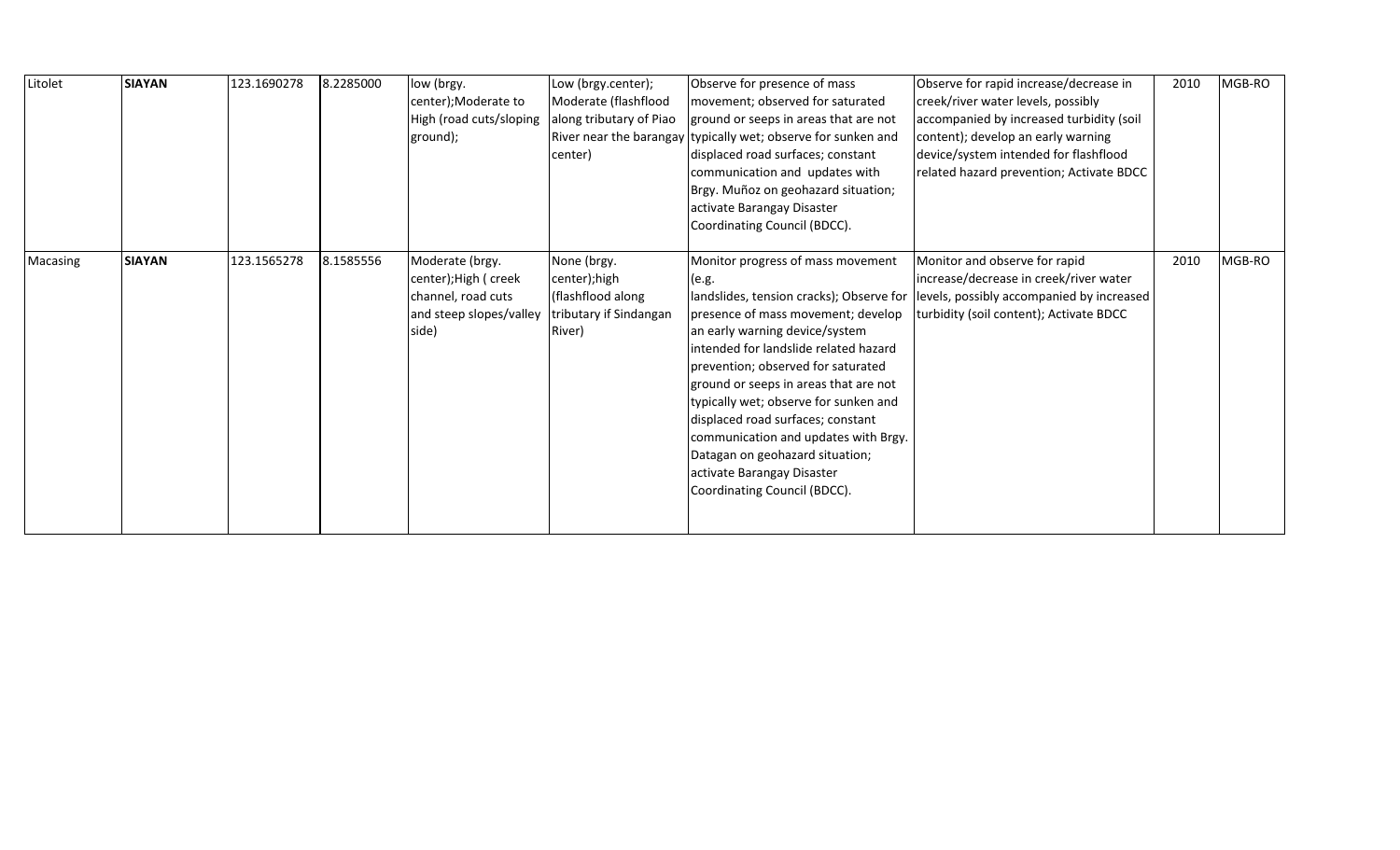| Mangilay | <b>SIAYAN</b> | 123.2159167 | 8.2404167 | Moderate                                                                                                        | None (brgy.<br>center); moderate<br>(flashflood along creek) develop  | Moderate to high (road cut) Observe<br>for presence of mass movement;<br>an early warning device/system<br>lintended for<br>landslide related hazard prevention;<br>observed for saturated ground or seeps<br>in areas that are not typically wet;<br>observe for sunken and displaced road<br>surfaces; constant communication and<br>updates with Brgy. Soguilon on<br>geohazard situation; activate Barangay<br>Disaster Coordinating Council (BDCC).                                                                                                                                                              | Observe for rapid increase/decrease in<br>creek/river water levels, possibly<br>accompanied by increased turbidity (soil<br>content);                                                                                                                                             | 2010 | MGB-RO |
|----------|---------------|-------------|-----------|-----------------------------------------------------------------------------------------------------------------|-----------------------------------------------------------------------|-----------------------------------------------------------------------------------------------------------------------------------------------------------------------------------------------------------------------------------------------------------------------------------------------------------------------------------------------------------------------------------------------------------------------------------------------------------------------------------------------------------------------------------------------------------------------------------------------------------------------|-----------------------------------------------------------------------------------------------------------------------------------------------------------------------------------------------------------------------------------------------------------------------------------|------|--------|
| Moyo     | <b>SIAYAN</b> | 123.1059722 | 8.2860278 | Moderate (brgy.<br>center); High (especially   moderate to high<br>road cuts and very<br>steep sloping grounds) | none (brgy. center);<br>at tributary of Piao<br>River<br>(flashflood) | Observe for presence of mass<br>movement (e.g<br>landslide, tension cracks); monitor<br>progress of the mass movement along<br>the road cuts; develop an early warning during heavy rains; Develop an early<br>device/system intended for landslide-<br>related hazard prevention/mitigation;<br>Identify evacuation site; Observe for<br>saturated ground or seeps in areas that riverbank; Activate BDCC.<br>are not typically wet; Observe for<br>sunken and displaced road surfaces;<br>constant communication and updates<br>with Brgy.<br>Poblacion; activate Barangay Disaster<br>Coordinating Council (BDCC). | Observe for rapid increase/decrease in<br>creek/river water levels, possibly<br>accompanied by increase turbidity (soil<br>content) and avoid passing the tributary<br>warning system intended<br>flashflood/sheetflood-related hazard<br>prevention; place warning signage along | 2010 | MGB-RO |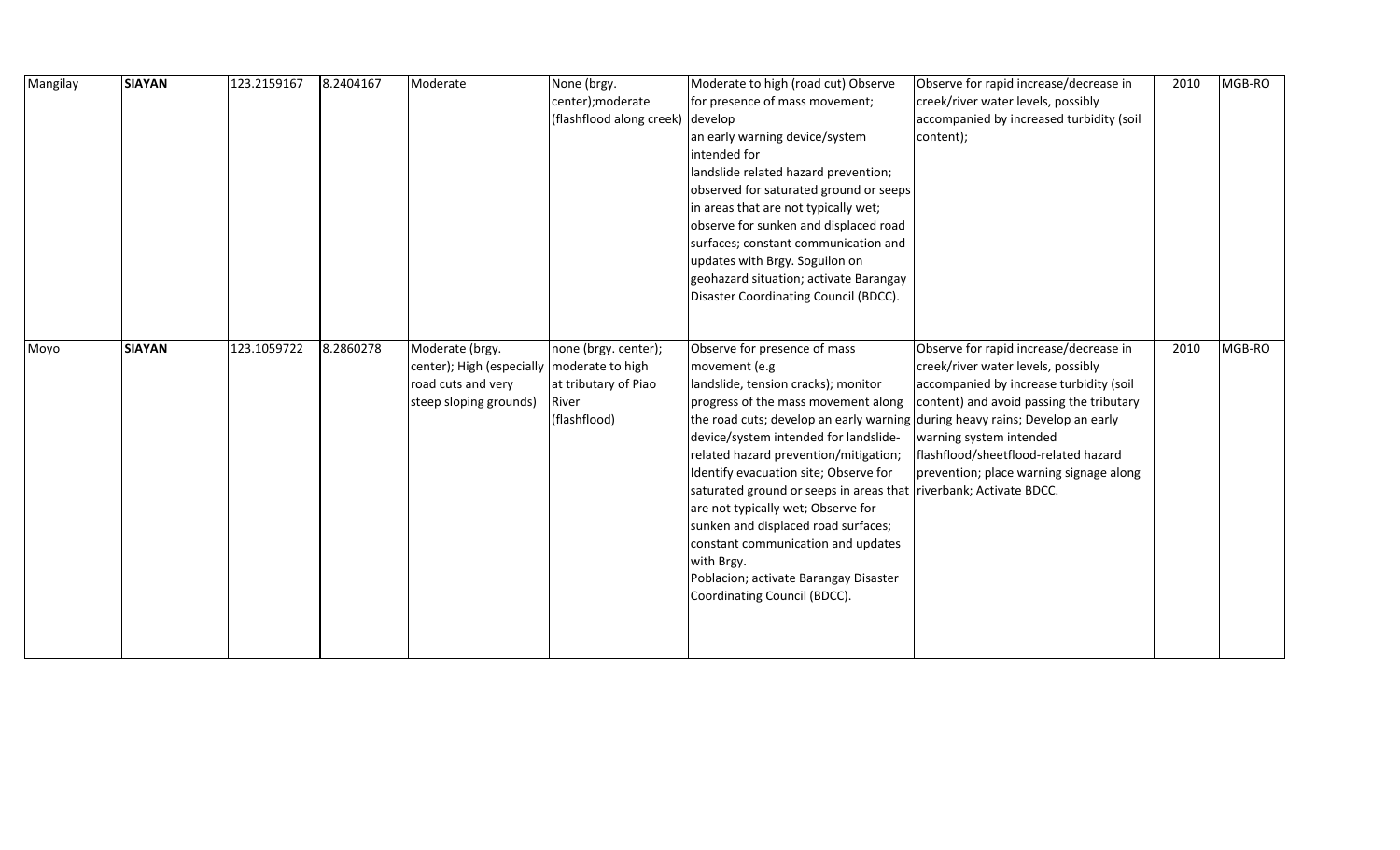| Pange       | <b>SIAYAN</b> | 123.1559167 | 8.0937222 | Moderate to high | None (brgy.       | High (steep valley side, road cut             | Monitor and observe for rapid               | 2010 | MGB-RO |
|-------------|---------------|-------------|-----------|------------------|-------------------|-----------------------------------------------|---------------------------------------------|------|--------|
|             |               |             |           |                  | center);High      | and steep ridge slope and gully head)         | increase/decrease in creek/river water      |      |        |
|             |               |             |           |                  | (Sindangan river) | Monitor progress of mass movement             | levels, possibly accompanied by increased   |      |        |
|             |               |             |           |                  |                   | (e.g.                                         | turbidity (soil content); Activate BDCC     |      |        |
|             |               |             |           |                  |                   | landslides, tension cracks); Observe for      |                                             |      |        |
|             |               |             |           |                  |                   | presence of mass movement; develop            |                                             |      |        |
|             |               |             |           |                  |                   | an early warning device/system                |                                             |      |        |
|             |               |             |           |                  |                   | intended for landslide related hazard         |                                             |      |        |
|             |               |             |           |                  |                   | prevention; observed for saturated            |                                             |      |        |
|             |               |             |           |                  |                   | ground or seeps in areas that are not         |                                             |      |        |
|             |               |             |           |                  |                   | typically wet; observe for sunken and         |                                             |      |        |
|             |               |             |           |                  |                   | displaced road surfaces; constant             |                                             |      |        |
|             |               |             |           |                  |                   | communication and updates with                |                                             |      |        |
|             |               |             |           |                  |                   | barangay                                      |                                             |      |        |
|             |               |             |           |                  |                   | Macasing on geohazard situation;              |                                             |      |        |
|             |               |             |           |                  |                   | activate                                      |                                             |      |        |
|             |               |             |           |                  |                   | <b>Barangay Disaster Coordinating Council</b> |                                             |      |        |
|             |               |             |           |                  |                   | (BDCC).                                       |                                             |      |        |
|             |               |             |           |                  |                   |                                               |                                             |      |        |
|             |               |             |           |                  |                   |                                               |                                             |      |        |
| Paranglumba | <b>SIAYAN</b> | 123.1199167 | 8.2549722 | Low              | Low on sheetflood | Observe for presence of mass                  | Seasonally high on low                      | 2010 | MGB-RO |
| (Pob.)      |               |             |           |                  | (brgy. center);   | movements (e.g                                | lying areas and within                      |      |        |
|             |               |             |           |                  |                   | landslide, tension cracks) develop an         | immediate vicinity of the                   |      |        |
|             |               |             |           |                  |                   | early                                         | main segment of Piao River                  |      |        |
|             |               |             |           |                  |                   | warning device/system intended for            | (sheet flood)                               |      |        |
|             |               |             |           |                  |                   | landsliderelated hazard                       | Observe for rapid increase/decrease in      |      |        |
|             |               |             |           |                  |                   | prevention/mitigation; Constant               | creek/river water levels, possibly          |      |        |
|             |               |             |           |                  |                   | communication and updates with Brgy           | accompanied by                              |      |        |
|             |               |             |           |                  |                   | Poblacion; activate Barangay Disaster         | increase turbidity (soil content); Identify |      |        |
|             |               |             |           |                  |                   | Coordinating Council                          | evacuation site; place flashflood warning   |      |        |
|             |               |             |           |                  |                   | (BDCC).                                       | signage                                     |      |        |
|             |               |             |           |                  |                   |                                               | along riverbank; activate Barangay          |      |        |
|             |               |             |           |                  |                   |                                               | <b>Disaster</b>                             |      |        |
|             |               |             |           |                  |                   |                                               | Coordinating Council (BDCC).                |      |        |
|             |               |             |           |                  |                   |                                               |                                             |      |        |
|             |               |             |           |                  |                   |                                               |                                             |      |        |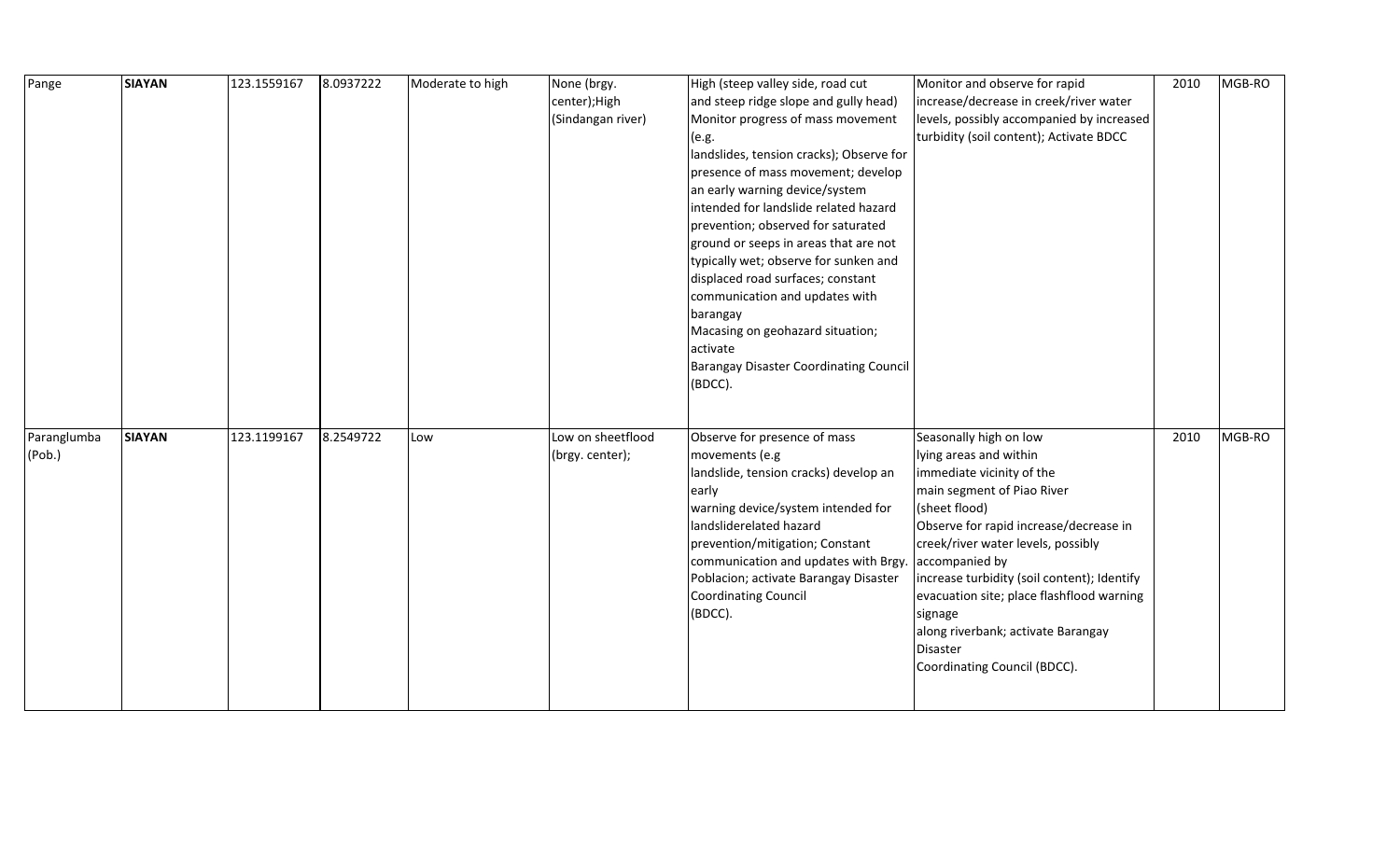| Polayo | <b>SIAYAN</b> | 123.0730833 | 8.2466389 | Moderate                | None | Observe for presence of mass            | 2010 | MGB-RO |
|--------|---------------|-------------|-----------|-------------------------|------|-----------------------------------------|------|--------|
|        |               |             |           |                         |      | movement (e.g                           |      |        |
|        |               |             |           |                         |      | landslide, tension cracks); Monitor and |      |        |
|        |               |             |           |                         |      | observe for progress and presence of    |      |        |
|        |               |             |           |                         |      | mass movement along slopes; develop     |      |        |
|        |               |             |           |                         |      | an early warning device/system          |      |        |
|        |               |             |           |                         |      | intended for landslide-related hazard   |      |        |
|        |               |             |           |                         |      | prevention/mitigation; Identify         |      |        |
|        |               |             |           |                         |      | evacuation site; Observe for saturated  |      |        |
|        |               |             |           |                         |      | ground or seeps in areas that are not   |      |        |
|        |               |             |           |                         |      | typically wet; Observe for sunken and   |      |        |
|        |               |             |           |                         |      | displaced road surfaces; constant       |      |        |
|        |               |             |           |                         |      | communication and updates with Brgy.    |      |        |
|        |               |             |           |                         |      | Poblacion; activate Barangay Disaster   |      |        |
| Sayaw  | <b>SIAYAN</b> | 123.1303333 | 8.1824722 | Moderate (brgy.         | None | Observe for presence of mass            | 2010 | MGB-RO |
|        |               |             |           | center); High (steep    |      | movement (e.g                           |      |        |
|        |               |             |           | slope near the          |      | landslide, tension cracks); Monitor and |      |        |
|        |               |             |           | barangay center; valley |      | observe for progress and presence of    |      |        |
|        |               |             |           | side)                   |      | mass movement along slopes; develop     |      |        |
|        |               |             |           |                         |      | an early warning device/system          |      |        |
|        |               |             |           |                         |      | intended for landslide-related hazard   |      |        |
|        |               |             |           |                         |      | prevention/mitigation; Identify         |      |        |
|        |               |             |           |                         |      | evacuation site; Observe for saturated  |      |        |
|        |               |             |           |                         |      | ground or seeps in areas that are not   |      |        |
|        |               |             |           |                         |      | typically wet; Observe for sunken and   |      |        |
|        |               |             |           |                         |      | displaced road surfaces; constant       |      |        |
|        |               |             |           |                         |      | communication and updates with Brgy.    |      |        |
|        |               |             |           |                         |      | Gonayen; activate Barangay Disaster     |      |        |
|        |               |             |           |                         |      | Coordinating Council (BDCC).            |      |        |
|        |               |             |           |                         |      |                                         |      |        |
|        |               |             |           |                         |      |                                         |      |        |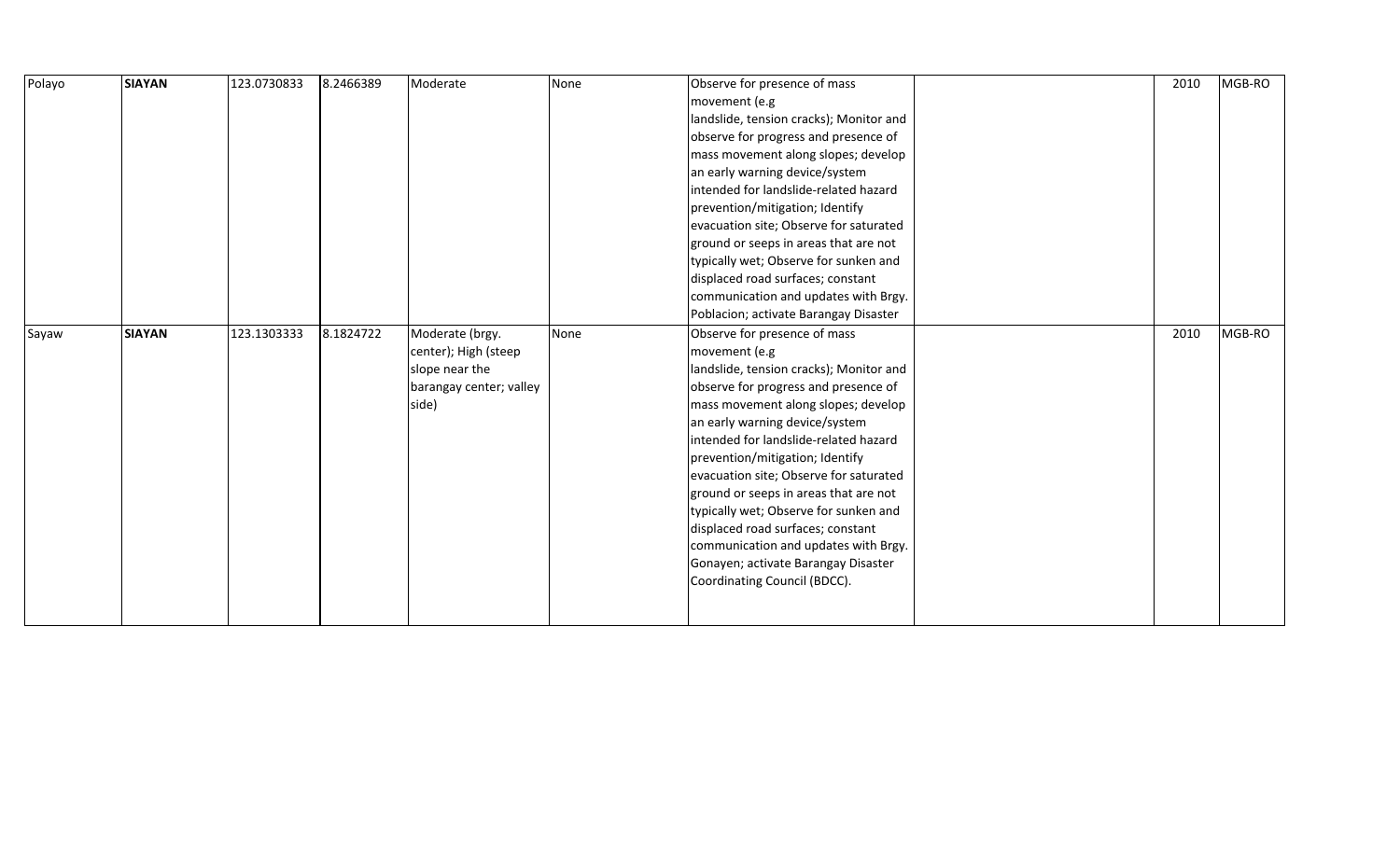| Seriac                  | <b>SIAYAN</b> | 123.2044722 | 8.1788889 | Moderate (brgy.<br>center); High ( creek<br>channel, road cuts<br>and steep slopes) | None (brgy. center);<br>moderate (flashflood<br>along creek) | Observe for presence of mass<br>movement; develop an early warning<br>device/system intended for landslide<br>related hazard prevention; observe for<br>sunken and displaced road surfaces;<br>constant communication and updates<br>with Brgys. Gunyan/Munoz on<br>geohazard situation; activate Barangay<br>Disaster Coordinating Council (BDCC).                                                                               | Observe for rapid increase/decrease in<br>creek/river water levels, possibly<br>accompanied by increased turbidity (soil<br>content); Activate BDCC                                                                                                                                                                                                                                                                                                                                          | 2010 | MGB-RO |
|-------------------------|---------------|-------------|-----------|-------------------------------------------------------------------------------------|--------------------------------------------------------------|-----------------------------------------------------------------------------------------------------------------------------------------------------------------------------------------------------------------------------------------------------------------------------------------------------------------------------------------------------------------------------------------------------------------------------------|----------------------------------------------------------------------------------------------------------------------------------------------------------------------------------------------------------------------------------------------------------------------------------------------------------------------------------------------------------------------------------------------------------------------------------------------------------------------------------------------|------|--------|
| Siayan Proper<br>(Pob.) | <b>SIAYAN</b> | 123.1101667 | 8.2540000 | Low (brgy. center);<br>Moderate (hilly sections<br>of the barangay)                 | None (brgy. center);                                         | Observe for presence of mass<br>movement (e.g<br>landslide, tension cracks); develop an<br>early<br>warning device/system intended for<br>landsliderelated hazard<br>prevention/mitigation; Identify<br>evacuation site; Observe for saturated<br>ground or seeps in areas that are not<br>typically wet; Observe for sunken and<br>displaced road surfaces; activate<br><b>Barangay Disaster Coordinating Council</b><br>(BDCC). | Seasonally high on<br>sheetflood and common<br>flash flood regularity with<br>high turbidity within the<br>floodplain of Piao River<br>Observe for rapid increase/decrease in<br>creek/river water levels, possibly<br>accompanied by increase turbidity (soil<br>content) and avoid passing the tributary<br>during heavy rains; Develop an early<br>warning system intended<br>flashflood/sheetflood-related hazard<br>prevention; place warning signage along<br>riverbank; Activate BDCC | 2010 | MGB-RO |